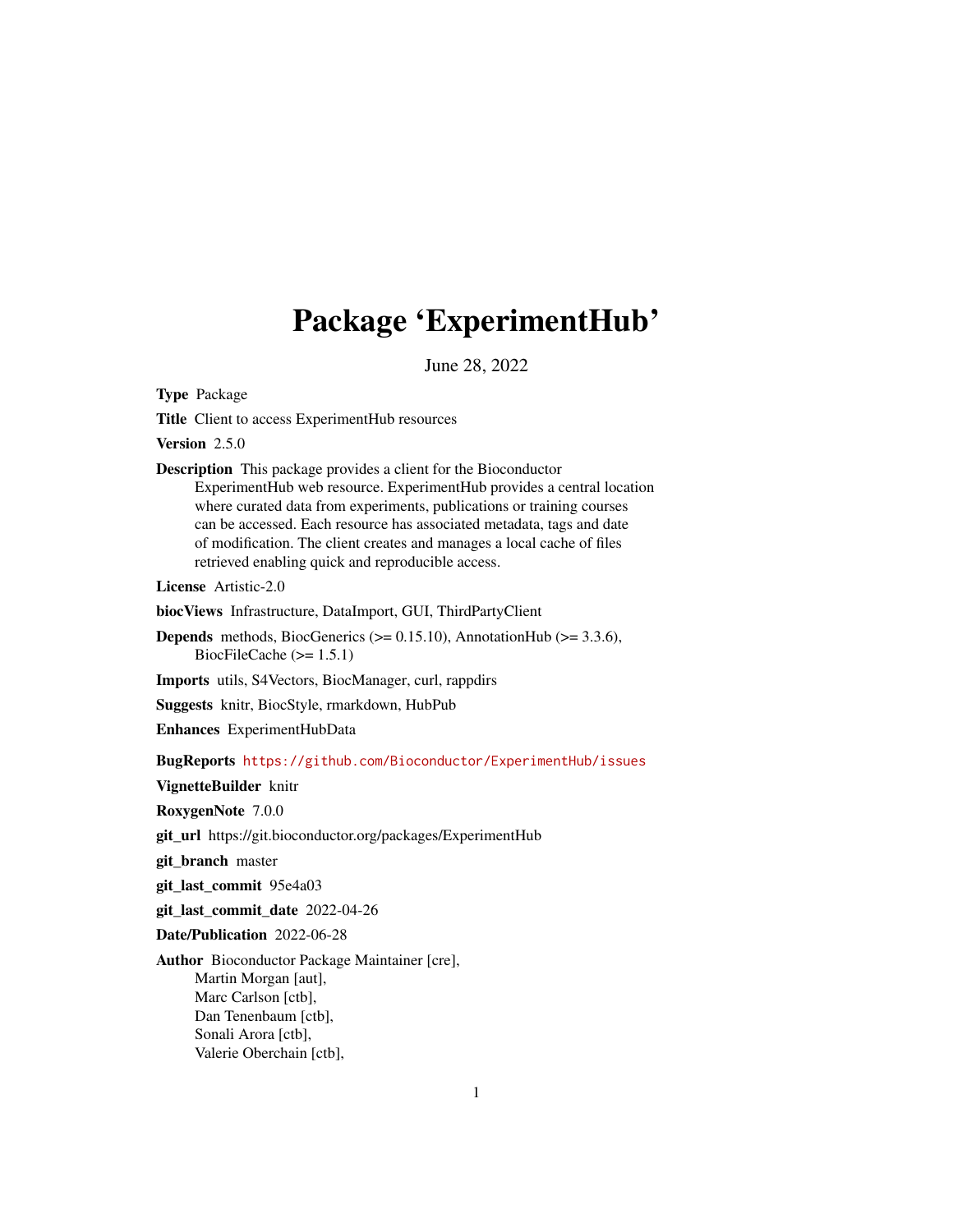<span id="page-1-0"></span>Kayla Morrell [ctb], Lori Shepherd [aut]

Maintainer Bioconductor Package Maintainer <maintainer@bioconductor.org>

### R topics documented:

| Index |  |
|-------|--|

ExperimentHub-objects *ExperimentHub objects and their related methods and functions*

#### Description

Use ExperimentHub to interact with Bioconductor's ExperimentHub service. Query the instance to discover and use resources that are of interest, and then easily download and import the resource into R for immediate use.

Use ExperimentHub() to retrieve information about all records in the hub. If working offline, add argument localHub=TRUE to work with a local, non-updated hub; It will only have resources available that have previously been downloaded. If offline, Please also see BiocManager vignette section on offline use to ensure proper funcionality. To force redownload of the hub, refreshHub(hubClass="ExperimentHub") can be utilized.

Discover records in a hub using mcols(), query(), subset(), [, and display().

Retrieve individual records using [[. On first use of a resource, the corresponding files or other hub resources are downloaded from the internet to a local cache. On this and all subsequent uses the files are quickly input from the cache into the R session. If a user wants to download the file again and not use the cache version add the argument force=TRUE.

ExperimentHub records can be added (and sometimes removed) at any time. snapshotDate() restricts hub records to those available at the time of the snapshot. possibleDates() lists snapshot dates valid for the current version of Bioconductor.

The location of the local cache can be found (and updated) with getExperimentHubOption and setExperimentHubOption; removeCache removes all cache resources.

For common hub troubleshooting, please see the AnnotationHub vignette entitled 'vignette("TroubleshootingTheCache", package=AnnotationHub)'.

#### **Constructors**

ExperimentHub(..., hub=getExperimentHubOption("URL"),cache=getExperimentHubOption("CACHE"),proxy=ge Create an ExperimentHub instance, possibly updating the current database of records.

See getExperimentHubOption for more details on constructor arguments. The ellipse is current not utilized; arguments are passed into the virtual Hub class constructor and it is needed as a placeholder.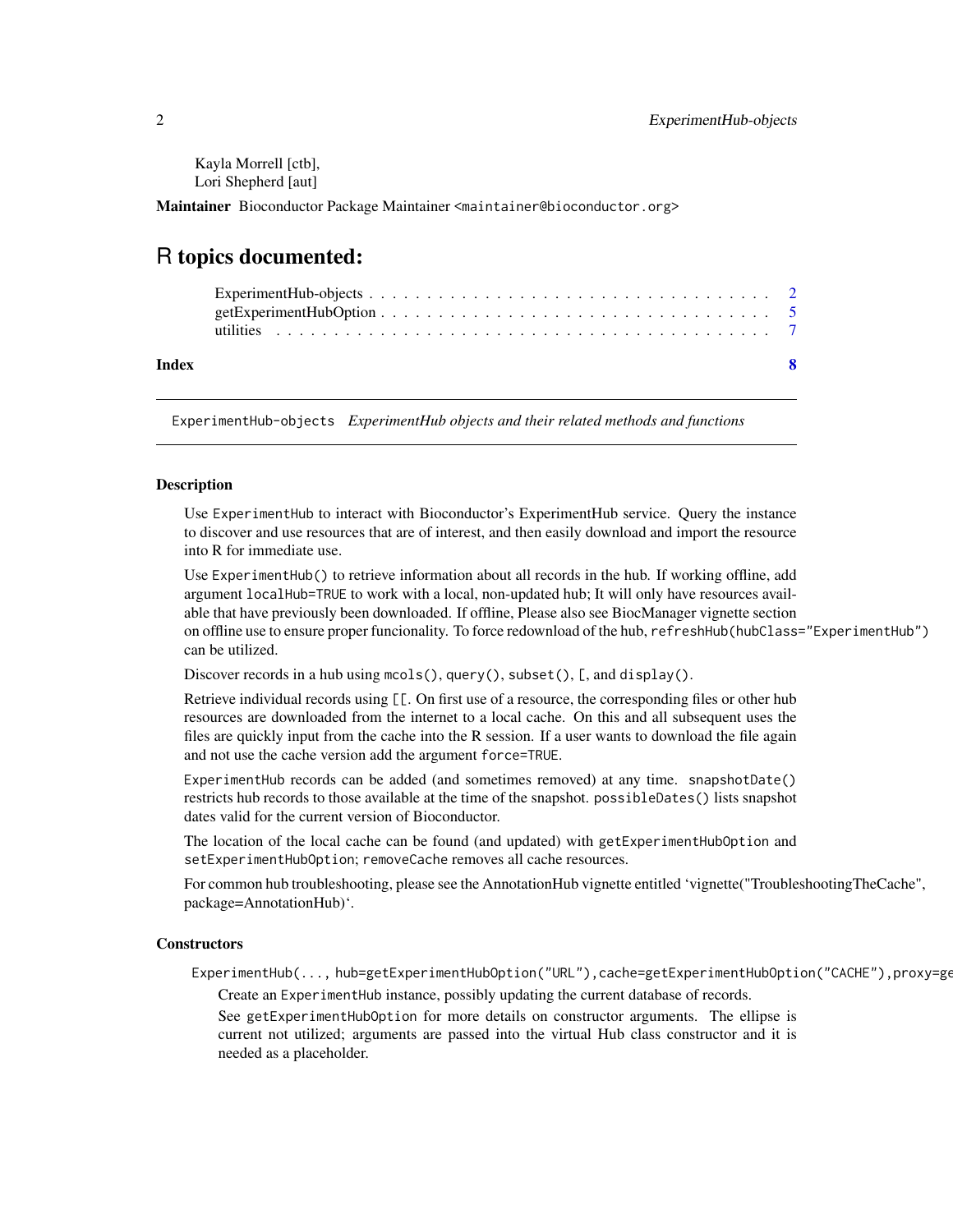#### <span id="page-2-0"></span>**Accessors**

In the code snippets below, x and object are ExperimentHub objects.

hubCache(x): Gets the file system location of the local ExperimentHub cache.

hubUrl $(x)$ : Gets the URL for the online hub.

 $length(x)$ : Get the number of hub records.

- names(x): Get the names (ExperimentHub unique identifiers, of the form AH12345) of the hub records.
- $fileName(x)$ : Get the file path of the hub records as stored in the local cache (ExperimentHub files are stored as unique numbers, of the form 12345). NA is returned for those records which have not been cached.
- package(x): Returns a named character vector of package name associated with the hub resource.
- recordStatus(x, record): Returns a data.frame of the record id and status. x must be a Hub object and record must be a character(1). Can be used to discover why a resource was removed from the hub.
- $mcols(x)$ : Get the metadata columns describing each record. Columns include:

title Record title, frequently the file name of the object.

dataprovider Original provider of the resource, e.g., Ensembl, UCSC.

species The species for which the record is most relevant, e.g., 'Homo sapiens'.

taxonomyid NCBI taxonomy identifier of the species.

**genome** Genome build relevant to the record, e.g., hg19.

- description Textual description of the resource, frequently automatically generated from file path and other information available when the record was created.
- tags Single words added to the record to facilitate identification, e.g,. TCGA, Roadmap.
- rdataclass The class of the R object used to represent the object when imported into R, e.g., GRanges, VCFFile.

sourceurl Original URL of the resource.

sourectype Format of the original resource, e.g., BED file.

#### Subsetting and related operations

In the code snippets below, x is an ExperimentHub object.

x\$name: Convenient reference to individual metadata columns, e.g., x\$species.

- x[i]: Numerical, logical, or character vector (of ExperimentHub names) to subset the hub, e.g., x[x\$species == "Homo sapiens"].
- x[[i, force=FALSE, verbose=TRUE]]: Numerical or character scalar to retrieve (if necessary) and import the resource into R. If a user wants to download the file again and not use the cache version add the argument force=TRUE. verbose=FALSE will quiet status messages. x[[i, force=FALSE, verbose=TRUE]]: Numerical or character scalar to retrieve (if necessary) and import the resource into R. If a user wants to download the file again and not use the cache version add the argument force=TR
- containing only those elements whose metadata matches pattern. Matching uses pattern as in [grepl](#page-0-0) to search the as.character representation of each column, performing a logical query(x, pattern, ignore.case=TRUE, pattern.op= $x$ ;): Return an ExperimentHub subset  $y(x,$  pattern, ignore.case=TRUE, pattern.op= `&`): Return an Experiontaining only those elements whose metadata matches pattern. Matchins in grep1 to search the as.character representation of each column, perf&` across co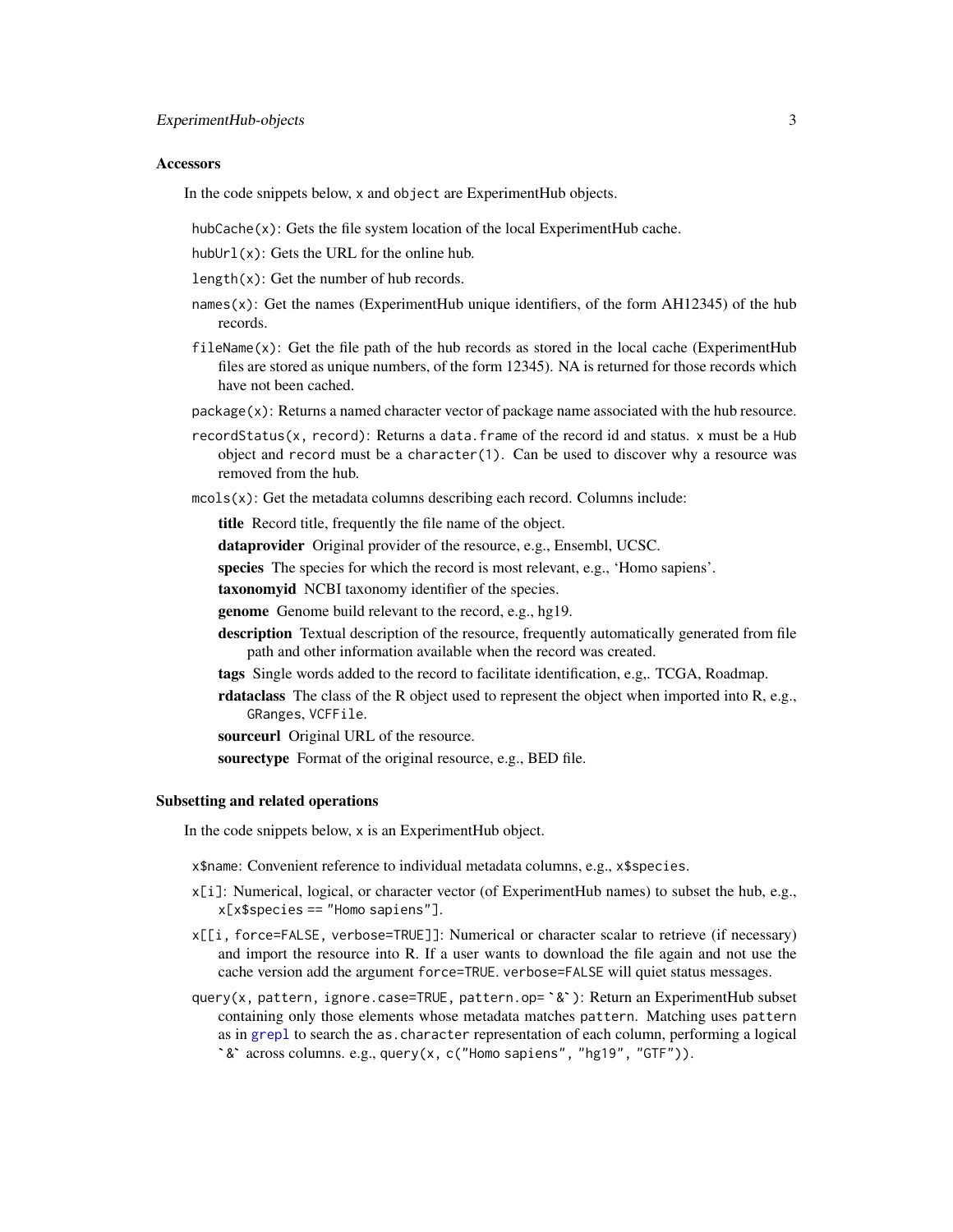- pattern A character vector of patterns to search (via grepl) for in any of the mcols() columns.
- or not (FALSE).
- ignore.case A logical(1) vector indicating whether the search should ignore case (TRUE) or not (FALSE).<br>pattern.op Any function of two arguments, describing how matches across pattern elements are to be combined. The defau pattern.op Any function of two arguments, describing how matches across pattern elements are to be combined. The default  $\delta$  requires that only records with *all* elements of pattern in their metadata columns are returned.  $\delta$ ,  $\gamma$  and  $\gamma$  are most notably available. See "?&" or ?base::Ops for more information.
- $subset(x, subset)$ : Return the subset of records containing only those elements whose metadata satisfies the *expression* in subset. The expression can reference columns of  $m \text{cols}(x)$ , and should return a logical vector of length length $(x)$ . e.g., subset $(x,$  species == "Homo sapiens" & genome=="GRCh38").
- display(object): Open a web browser allowing for easy selection of hub records via interactive tabular display. Return value is the subset of hub records identified while navigating the display.
- listResources(hub, package, filterBy=character()): List resources in ExperimentHub associated with package. filterBy is a character vector of search terms.
- loadResources(hub, package, filterBy=character()): Load resources in ExperimentHub associated with package. filterBy is a character vector of search terms.

#### Cache and hub management

In the code snippets below, x is an ExperimentHub object.

- snapshotDate(x) and snapshotDate(x)  $\le$  value: Gets or sets the date for the snapshot in use. value should be one of possibleDates().
- possibleDates(x): Lists the valid snapshot dates for the version of Bioconductor that is being run (e.g., BiocManager::version()).
- $cache(x)$  and  $cache(x) \leq NULL$ : Adds (downloads) all resources in x, or removes all local resources corresponding to the records in  $x$  from the cache. In this case,  $x$  would typically be a small subset of ExperimentHub resources. If  $x$  is a subset hub from a larger hub, and localHub=TRUE was used to construct the hubs, the original object will need to be reconstructed to reflect the removed resources. See also removeResources for a nicer interface for removing cached resources, or removeCache for deleting the hub cache entirely.
- hubUrl $(x)$ : Gets the URL for the online ExperimentHub.
- hubCache(x): Gets the file system location of the local ExperimentHub cache.
- refreshHub(..., hub, cache, proxy, hubClass=c("AnnotationHub", "ExperimentHub")): Force redownload of Hub sqlite file. This returns a Hub object as if calling the constructor (ie. ExperimentHub()). For force redownload specifically for ExperimentHub the base call should be refreshHub(hubClass="ExperimentHub")
- removeResources(hub, ids): Removes listed ids from the local cache. ids are "EH" ids. Returns an updated hub object. To work with updated hub object suggested syntax is to reassign (ie. hub = removeResources(hub, "EH1")). If ids are missing will remove all previously downloaded local resources.
- removeCache(x): Removes local ExperimentHub database and all related resources. After calling this function, the user will have to download any ExperimentHub resources again.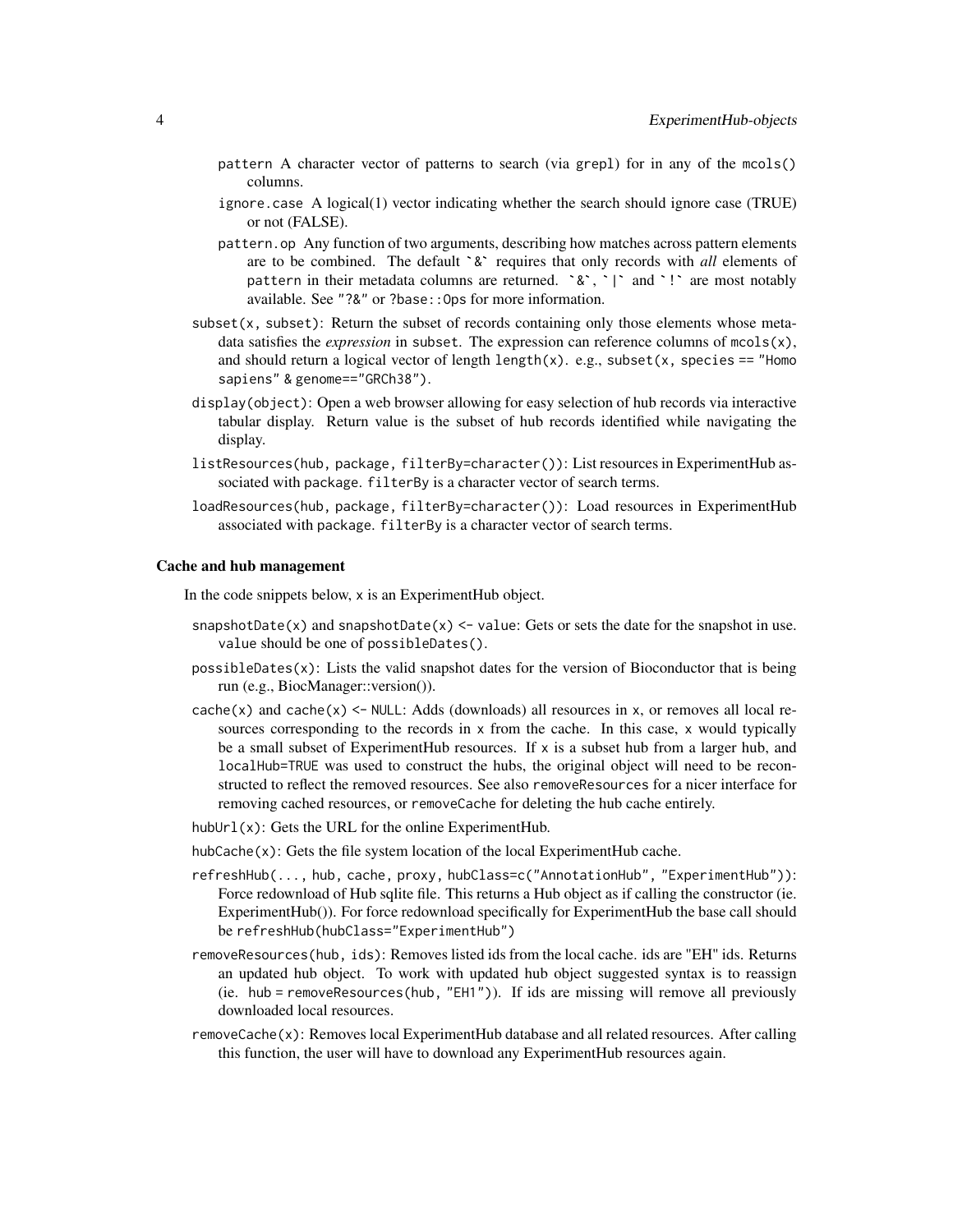#### <span id="page-4-0"></span>Coercion

In the code snippets below, x is an ExperimentHub object.

- as.list(x): Coerce x to a list of hub instances, one entry per element. Primarily for internal use.
- c(x, ...): Concatenate one or more sub-hub. Sub-hubs must reference the same ExperimentHub instance. Duplicate entries are removed.

#### For developers

createHubAccessors(pkgname, titles): This helper is intended to be used by ExperimentHub package developers in their .onLoad() function in zzz.R. It generates and exports functions by resource name which allows the resource to be loaded with resource123() in addition to the standard method via the ExperimentHub interface, e.g., ehub[["EH123"]]. When 'metadata=TRUE' just the metadata are displayed, when 'metadata=FALSE' the full resource is loaded, e.g, resource123(metadata=TRUE). See vignette for more information.

#### Author(s)

Bioconductor Core Team

#### Examples

```
## Create an ExperimentHub object
ehub <- ExperimentHub()
ehub
## Display packages associated with resources
unique(package(ehub))
query(ehub, "alpineData")
## Search metadata by general terms
```
query(ehub, c("FASTQ", "Homo sapiens"))

getExperimentHubOption

*Get and set options for default ExperimentHub behavior.*

#### **Description**

These functions get or set options for creation of new 'ExperimentHub' instances.

#### Usage

```
getExperimentHubOption(arg)
setExperimentHubOption(arg, value)
```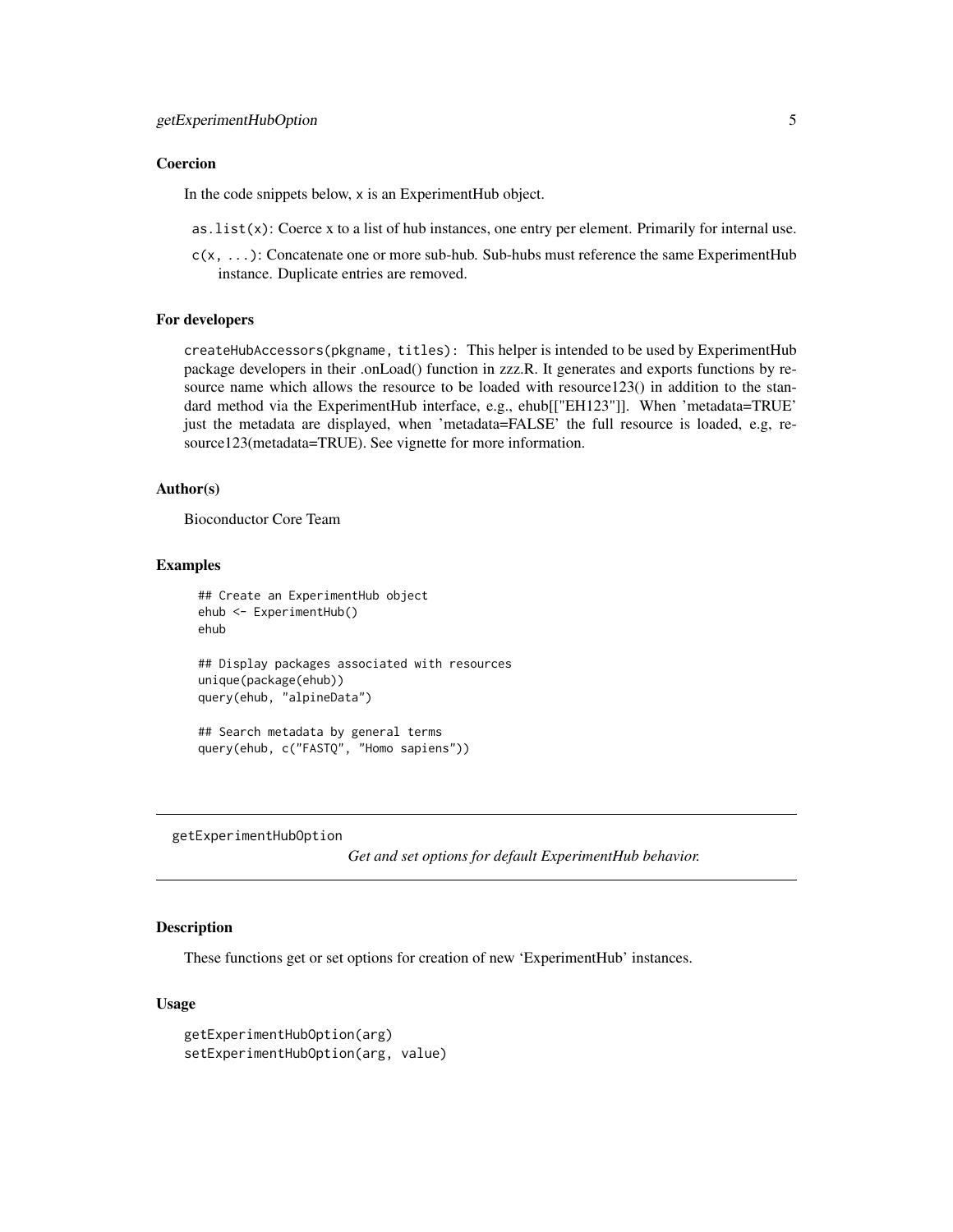#### **Arguments**

| arg   | The character(1) hub options to set. see 'Details' for current options. |
|-------|-------------------------------------------------------------------------|
| value | The value to be assigned to the hub option.                             |

#### Details

Supported options include:

- "URL": character(1). The base URL of the ExperimentHub. Default: [https://experimenthub.](https://experimenthub.bioconductor.org) [bioconductor.org](https://experimenthub.bioconductor.org)
- "CACHE": character(1). The location of the hub cache. Default: ".ExperimentHub" in the user home directory.
- "MAX\_DOWNLOADS": numeric(1). The integer number of downloads allowed before triggering an error. This is to help avoid accidental download of a large number of ExperimentHub members.
- "PROXY": request object returned by httr::use\_proxy(). The request object describes a proxy connection allowing Internet access, usually through a restrictive firewall. Setting this option sends all ExperimentHub requests through the proxy. Default: NULL.

In setExperimentHubOption("PROXY", value), value can be one of NULL, a request object returned by httr::use\_proxy(), or a well-formed URL as character(1). The URL can be completely specified by http://username:password@proxy.dom.com:8080; username:password and port (e.g. :8080) are optional.

- "LOCAL": logical(1). Should the ExperimentHub create a hub consisting only of previously downloaded resources. Default: FALSE.
- "ASK": logical(1). TRUE/FALSE should the ExperimentHub ask if the hub location should be created. If FALSE, the default location will be used and created if it doesn't exist without asking. If TRUE will ask the user and if in a non interactive session utilize a temporary directoy for the caching. Default: TRUE.

Default values may also be determined by system and global R environment variables visible *before* the package is loaded. Use options or variables preceded by "EXPERIMENT\_HUB\_", e.g., options(EXPERIMENT\_HUB\_MAX\_DOWNLOADS=10) prior to package load sets the default number of downloads to 10.

#### Value

The requested or successfully set option.

#### Author(s)

Bioconductor Core Team

#### Examples

```
getExperimentHubOption("URL")
## Not run:
setExperimentHubOption("CACHE", "~/.myHub")
```
## End(Not run)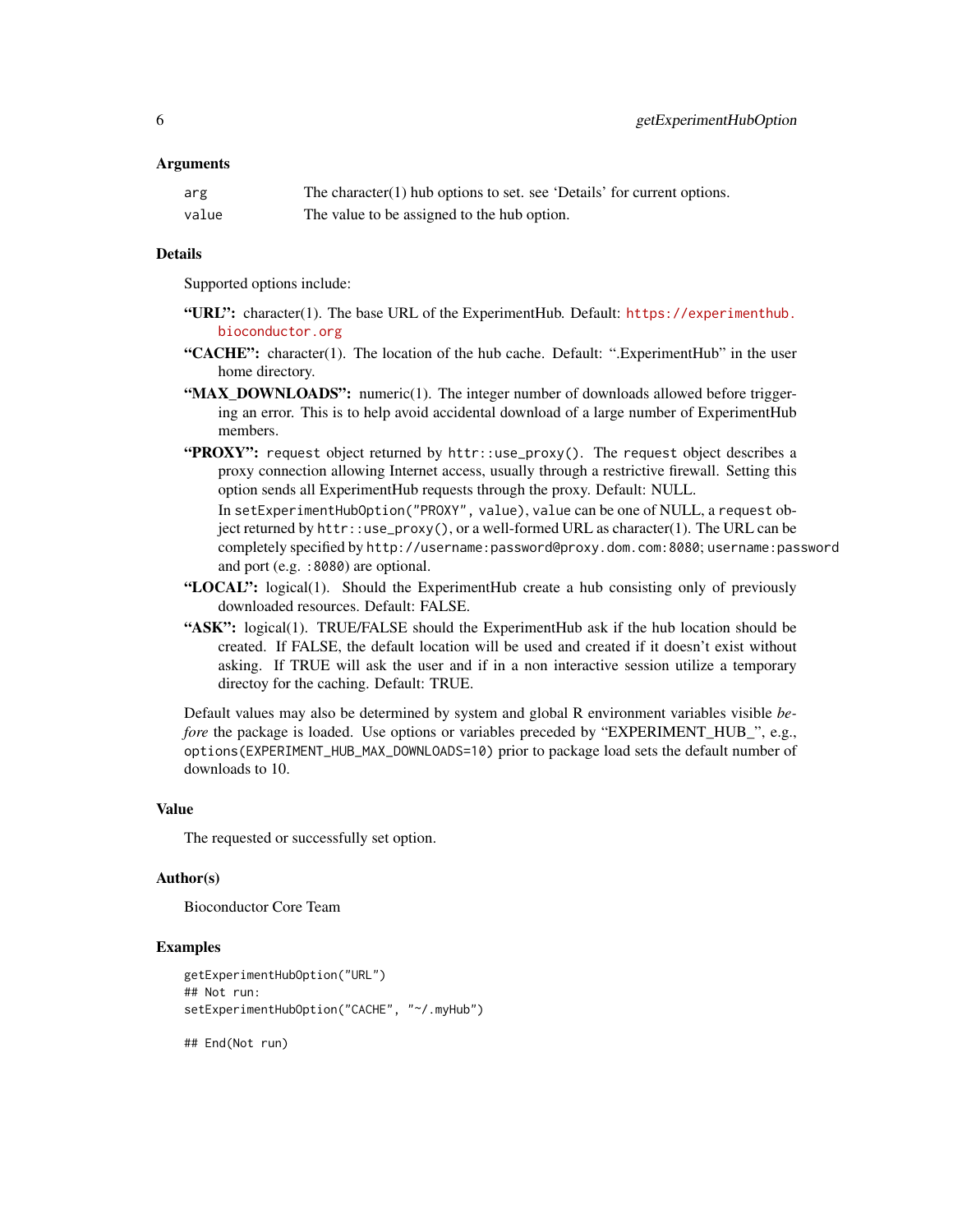<span id="page-6-0"></span>

#### Description

List and load resources from ExperimentHub filtered by package name and optional search terms.

#### Usage

```
listResources(hub, package, filterBy = character())
loadResources(hub, package, filterBy = character())
```
#### Arguments

| hub      | A Hub object; currently only meaningful for ExperimentHub.                                                                                                                                                                                                       |
|----------|------------------------------------------------------------------------------------------------------------------------------------------------------------------------------------------------------------------------------------------------------------------|
| package  | A character (1) name of a package with resources hosted in the Hub.                                                                                                                                                                                              |
| filterBy | A character() vector of search terms for additional filtering. Can be any terms<br>found in the metadata (mcols()) of the resources. When not provided, there is<br>no additional filtering and all resources associated with the given package are<br>returned. |

#### Details

Currently listResources and loadResources are only meaningful for ExperimentHub objects.

#### Value

listResources returns a character vector; loadResources returns a list of data objects.

#### Examples

```
## Not run:
## Packages with resources hosted in ExperimentHub:
require(ExperimentHub)
eh <- ExperimentHub()
unique(package(eh))
## All resources associated with the 'GSE62944' package:
listResources(eh, "GSE62944")
## Resources associated with the 'curatedMetagenomicData' package
## filtered by 'plaque.abundance':
listResources(eh, "curatedMetagenomicData", "plaque.abundance")
## 'loadResources()' returns a list of the data objects:
loadResources(eh, "curatedMetagenomicData", "plaque.abundance")
```
## End(Not run)